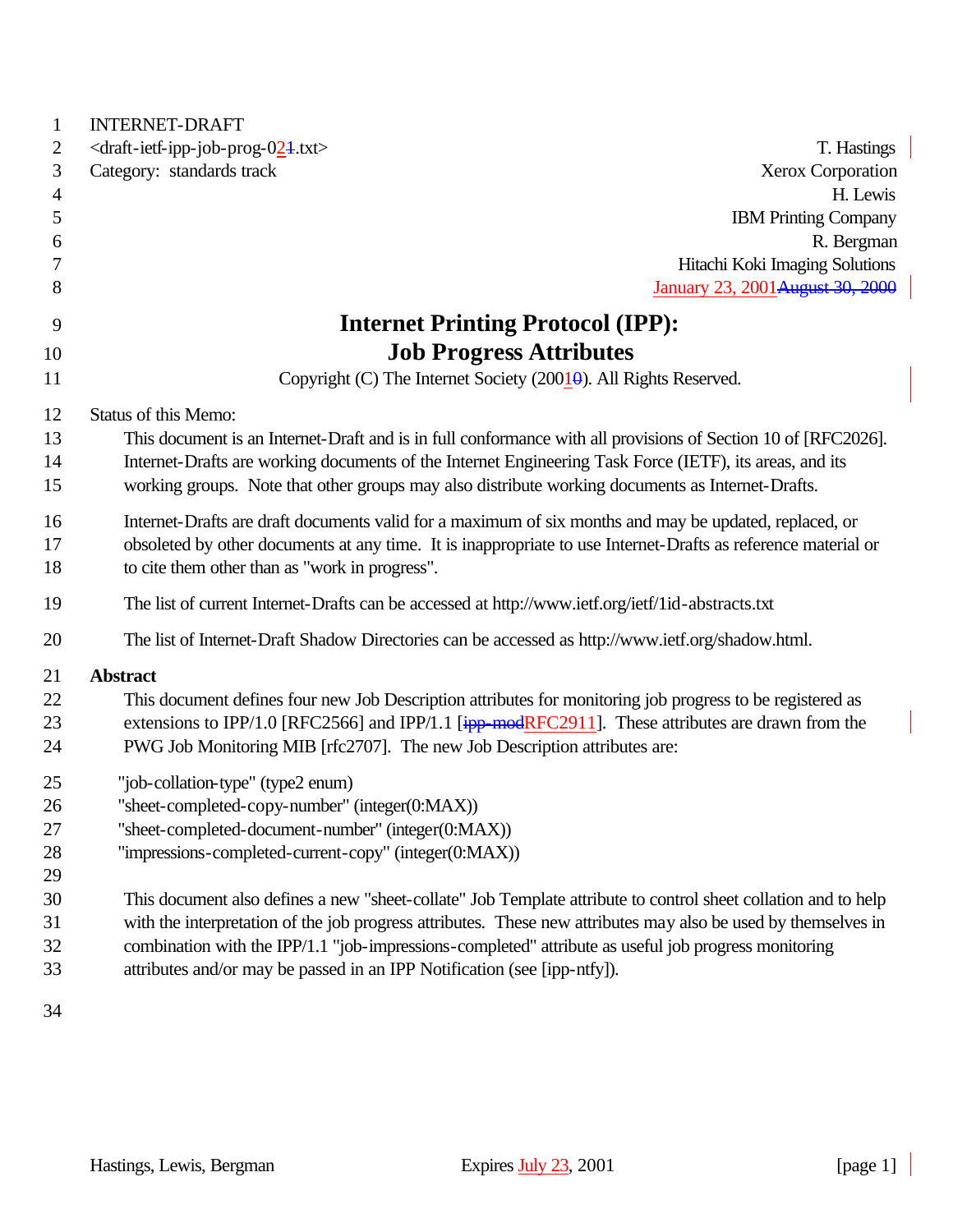- The full set of IPP documents includes:
- Design Goals for an Internet Printing Protocol [RFC2567]
- Rationale for the Structure and Model and Protocol for the Internet Printing Protocol [RFC2568]
- 37 Internet Printing Protocol/1.1: Model and Semantics [ipp-modRFC2911]
- 38 Internet Printing Protocol/1.1: Encoding and Transport [ipp-proRFC2910]
- Internet Printing Protocol/1.1: Implementer's Guide [ipp-iig]
- Mapping between LPD and IPP Protocols [RFC2569]
- 41 Internet Printing Protocol/1.0 & 1.1: Event Notification Specification [ipp-ntfy]
- The "Design Goals for an Internet Printing Protocol" document takes a broad look at distributed printing functionality, and it enumerates real-life scenarios that help to clarify the features that need to be included in a printing protocol for the Internet. It identifies requirements for three types of users: end users, operators, and administrators. It calls out a subset of end user requirements that are satisfied in IPP/1.0. A few OPTIONAL operator operations have been added to IPP/1.1.
- The "Rationale for the Structure and Model and Protocol for the Internet Printing Protocol" document
- describes IPP from a high level view, defines a roadmap for the various documents that form the suite of IPP specification documents, and gives background and rationale for the IETF working group's major decisions.
- The "Internet Printing Protocol/1.1: Model and Semantics" document describes a simplified model with abstract objects, their attributes, and their operations that are independent of encoding and transport. It introduces a Printer and a Job object. The Job object optionally supports multiple documents per Job. It also addresses security, internationalization, and directory issues.
- The "Internet Printing Protocol/1.1: Encoding and Transport" document is a formal mapping of the abstract operations and attributes defined in the model document onto HTTP/1.1 [RFC2616]. It defines the encoding rules for a new Internet MIME media type called "application/ipp". This document also defines the rules for transporting over HTTP a message body whose Content-Type is "application/ipp". This document defines a new scheme named 'ipp' for identifying IPP printers and jobs.
- The "Internet Printing Protocol/1.1: Implementer's Guide" document gives insight and advice to implementers of IPP clients and IPP objects. It is intended to help them understand IPP/1.1 and some of the considerations that may assist them in the design of their client and/or IPP object implementations. For example, a typical order of processing requests is given, including error checking. Motivation for some of the specification decisions is also included.
- The "Mapping between LPD and IPP Protocols" document gives some advice to implementers of gateways between IPP and LPD (Line Printer Daemon) implementations.
- The "Event Notification Specification" document defines OPTIONAL operations that allow a client to subscribe to printing related events. Subscriptions include "Per-Job subscriptions" and "Per-Printer subscriptions". Subscriptions are modeled as Subscription objects. Four other operations are defined for subscription objects: get attributes, get subscriptions, renew a subscription, and cancel a subscription.
-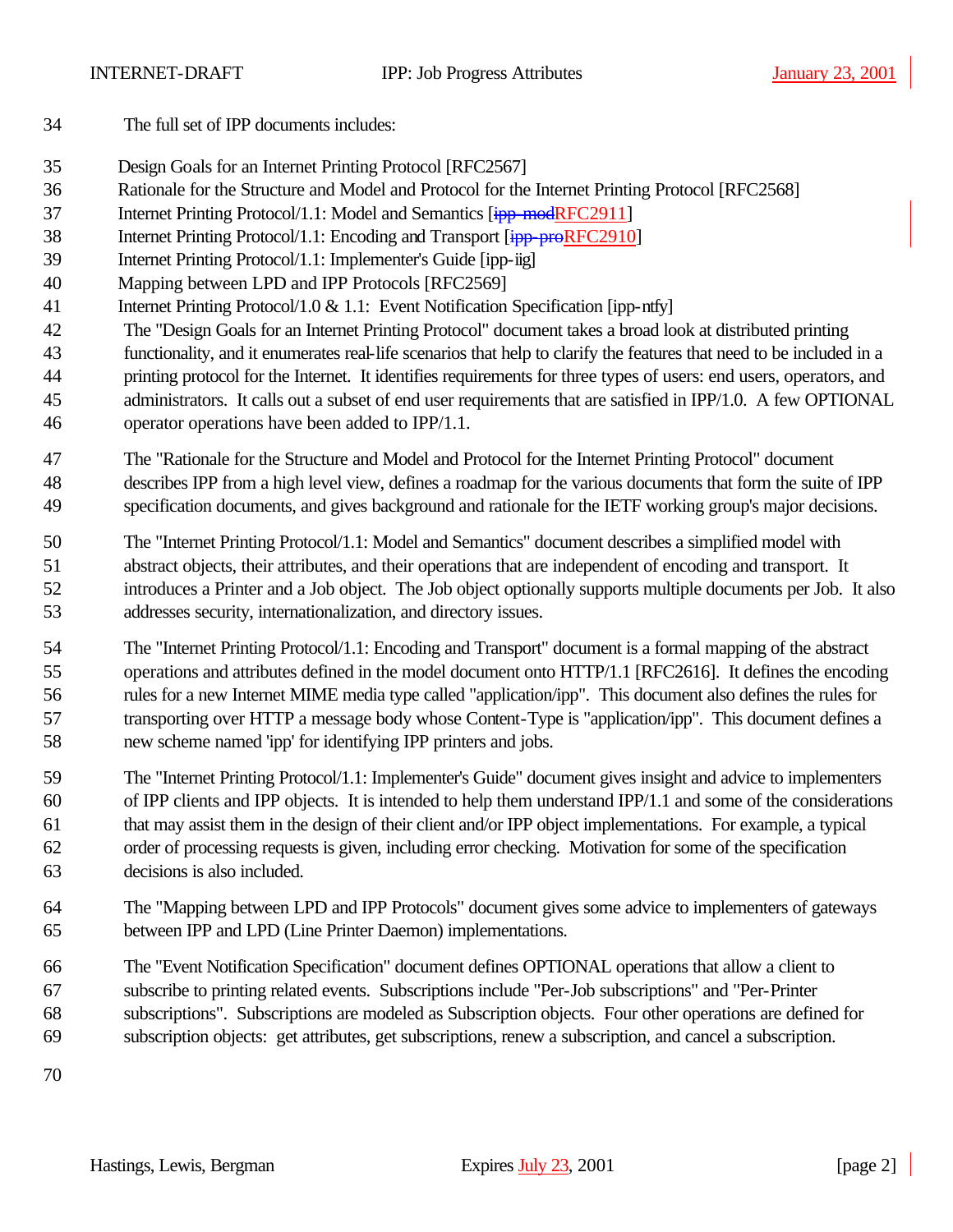#### **TABLE OF CONTENTS** 71

| 72       | $\mathbf{1}$ |  |
|----------|--------------|--|
| 73       | 1.1          |  |
| 74       | 2            |  |
| 75       | 2.1          |  |
| 76       | 2.2          |  |
| 77       | 2.3          |  |
| 78       | 2.4          |  |
| 79       | 3            |  |
| 80       |              |  |
| 81       | 4.1          |  |
| 82       | 5            |  |
| 83       | 6            |  |
| 84       |              |  |
| 85       | 8            |  |
| 86<br>87 | 9            |  |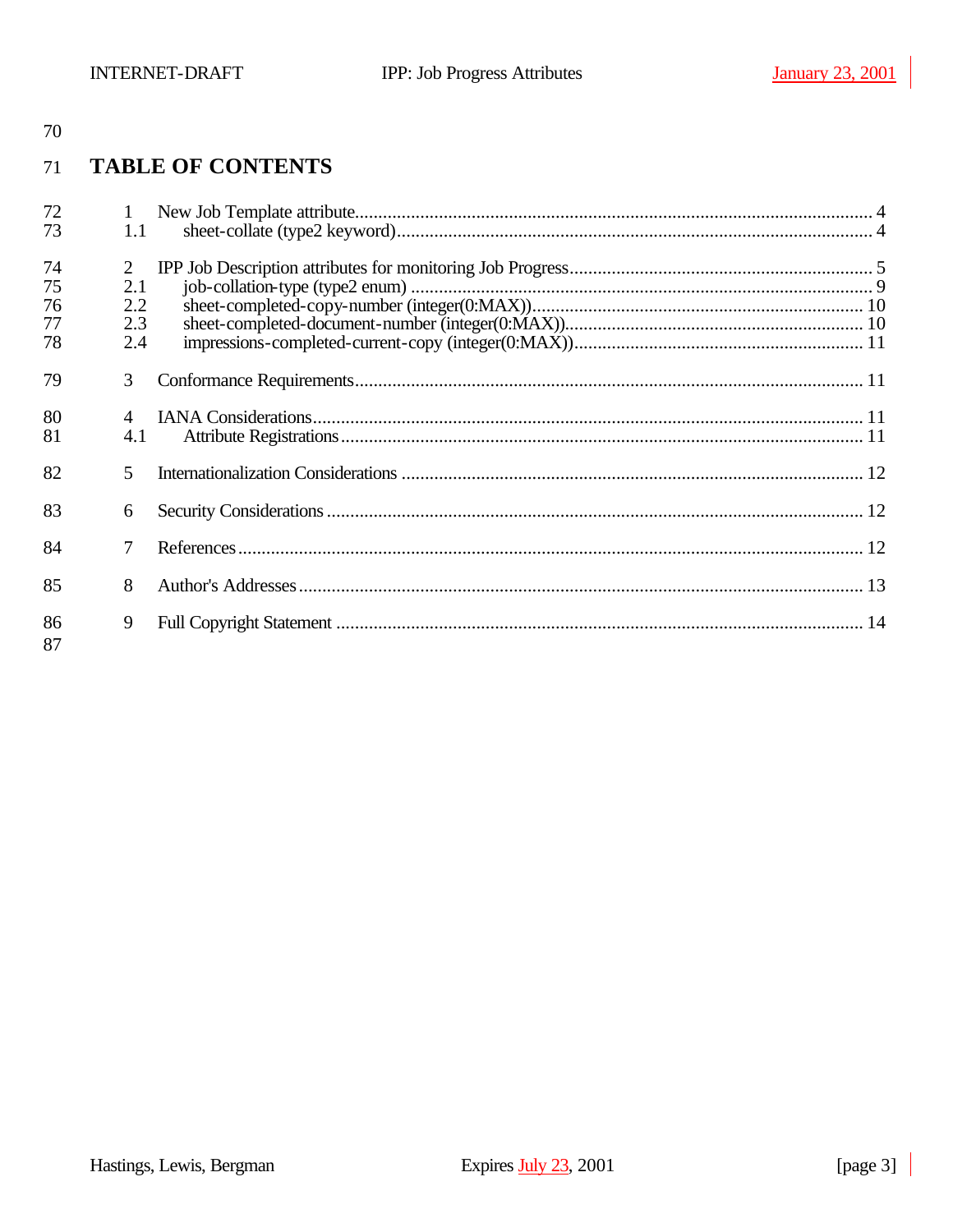# **1 New Job Template attribute**

### **1.1 sheet-collate (type2 keyword)**

| 90                              | + = = = = = = = = = = = = = = = = = =                                                                                                                                                                                                                                                                                                                                      |                                                                                                                                                                                                                                                                                                                                                                                                                                                                                                                                                           |                                        |  |
|---------------------------------|----------------------------------------------------------------------------------------------------------------------------------------------------------------------------------------------------------------------------------------------------------------------------------------------------------------------------------------------------------------------------|-----------------------------------------------------------------------------------------------------------------------------------------------------------------------------------------------------------------------------------------------------------------------------------------------------------------------------------------------------------------------------------------------------------------------------------------------------------------------------------------------------------------------------------------------------------|----------------------------------------|--|
| 91<br>92                        | Job Attribute                                                                                                                                                                                                                                                                                                                                                              | Printer: Default Value<br>Attribute                                                                                                                                                                                                                                                                                                                                                                                                                                                                                                                       | Printer: Supported<br>Values Attribute |  |
| 93                              |                                                                                                                                                                                                                                                                                                                                                                            |                                                                                                                                                                                                                                                                                                                                                                                                                                                                                                                                                           |                                        |  |
| 94<br>95<br>96<br>97            |                                                                                                                                                                                                                                                                                                                                                                            | sheet-collate   sheet-collate-default  sheet-collate-<br>(type2 keyword)   (type2 keyword)<br><b>Contract Contract Contract</b>                                                                                                                                                                                                                                                                                                                                                                                                                           | supported (1set0f<br>type2 keyword)    |  |
| 98<br>99                        |                                                                                                                                                                                                                                                                                                                                                                            | This attribute specifies whether or not the media sheets of each copy of each printed document in a job are to<br>be in sequence, when multiple copies of the document are specified by the 'copies' attribute.                                                                                                                                                                                                                                                                                                                                           |                                        |  |
| 100                             | Standard keyword values are:                                                                                                                                                                                                                                                                                                                                               |                                                                                                                                                                                                                                                                                                                                                                                                                                                                                                                                                           |                                        |  |
| 101<br>102                      |                                                                                                                                                                                                                                                                                                                                                                            | 'uncollated': each print-stream sheet is printed a number of times in succession equal to the value of the<br>'copies' attribute, followed by the next print-stream sheet.                                                                                                                                                                                                                                                                                                                                                                                |                                        |  |
| 103<br>104                      | next document copy.                                                                                                                                                                                                                                                                                                                                                        | 'collated': each copy of each document is printed with the print-stream sheets in sequence, followed by the                                                                                                                                                                                                                                                                                                                                                                                                                                               |                                        |  |
| 105<br>106<br>107<br>108        | For example, suppose a document produces two media sheets as output, and "copies" is equal to '6', For the<br>'uncollated' case, six copies of the first media sheet are printed followed by six copies of the second media<br>sheet. For the 'collated' case, one copy of each of the six sheets are printed followed by another copy of each<br>of the six media sheets. |                                                                                                                                                                                                                                                                                                                                                                                                                                                                                                                                                           |                                        |  |
| 109<br>110<br>111<br>112        | Whether the effect of sheet collation is achieved by placing copies of a document in multiple output bins or in<br>the same output bin with implementation defined document separation is implementation dependent. Also<br>whether it is achieved by making multiple passes over the job or by using an output sorter is implementation<br>dependent.                     |                                                                                                                                                                                                                                                                                                                                                                                                                                                                                                                                                           |                                        |  |
| 113<br>114<br>115<br>116<br>117 |                                                                                                                                                                                                                                                                                                                                                                            | Note: IPP/1.0 [RFC2566] and IPP/1.1 $\frac{1}{2}$ [ipp-modRFC2911] is silent on whether or not sheets within<br>documents are collated. The "sheet-collate-supported" Printer attribute permits a Printer object to indicate<br>whether or not it collates sheets with each document and whether it allows the client to control sheet collation.<br>An implementation is able to indicate that it supports uncollated sheets, collated sheets, or both, using the<br>'uncollated', 'collated', or both 'uncollated' and 'collated' values, respectively. |                                        |  |
| 118<br>119<br>120<br>121        |                                                                                                                                                                                                                                                                                                                                                                            | This attribute is affected by "multiple-document-handling." The "multiple-document-handling" attribute<br>describes the collation of documents, and the "sheet-collate" attribute describes the semantics of collating<br>individual pages within a document. To better explain the interaction between these two attributes the term<br>"set" is introduced. A "set" is a logical boundary between the delivered media sheets of a printed job. For-                                                                                                     |                                        |  |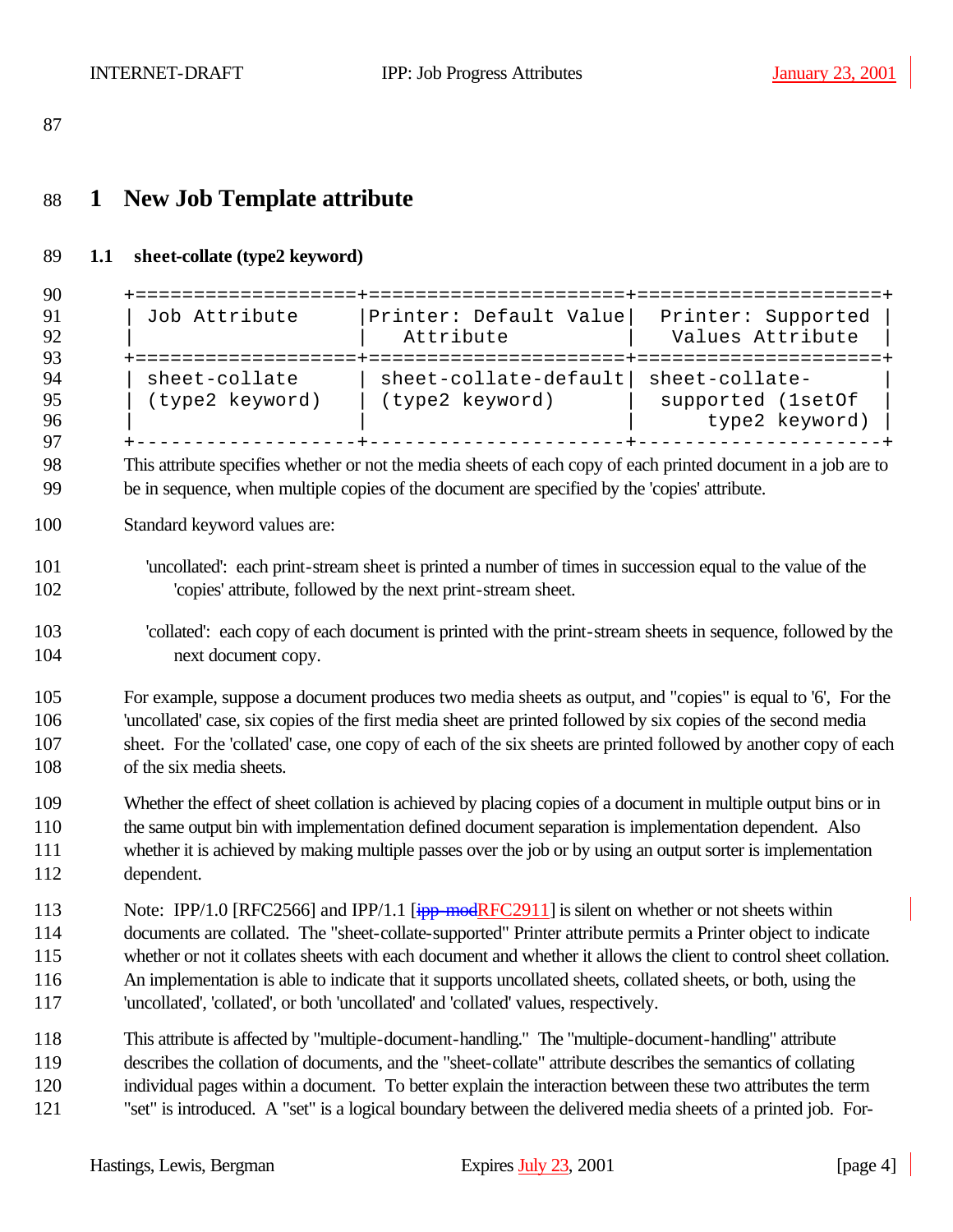- 122 example, in the case of a ten page single document with collated pages and a request for 50 copies, each of
- 123 the 50 printed copies of the document constitutes a "set." In the above example if the pages were uncollated,
- 124 then 50 copies of each of the individual pages within the document would represent each "set".
- 125 The following table describes the interaction of "sheet-collate" with multiple document handling.

| "sheet-collate" | 'multiple-document-<br>handling"          | <b>Semantics</b>                                                                                                                              |
|-----------------|-------------------------------------------|-----------------------------------------------------------------------------------------------------------------------------------------------|
| 'collated'      | 'single-document'                         | Each copy of the concatenated documents, with their<br>pages in sequence, represents a "set."                                                 |
| 'collated'      | 'single-document-new-<br>sheet'           | Each copy of the concatenated documents, with their<br>pages in sequence, represents a "set."                                                 |
| 'collated'      | 'separate-documents-<br>collated-copies'  | Each copy of each separate document, with its pages in<br>sequence, represents a "set."                                                       |
| 'collated'      | 'separate-documents-<br>uncollated-copies | Each copy of each separate document, with its pages in<br>sequence, represents a "set."                                                       |
| 'uncollated'    | 'single-document'                         | Each media sheet of the document is printed a number<br>of times equal to the "copies" attribute; which<br>constitutes a "set."               |
| 'uncollated'    | 'single-document-new-<br>sheet'           | Each media sheet of the concatenated documents is<br>printed a number of times equal to the "copies"<br>attribute; which constitutes a "set." |
| 'uncollated'    | 'separate-documents-<br>collated-copies'  | This is a degenerate case, and the printer object MUST<br>reject the job and return the status, "client-error-<br>conflicting-attributes."    |
| 'uncollated'    | 'separate-documents-<br>uncollated-copies | This is a degenerate case, and the printer object MUST<br>reject the job and return the status "client-error-<br>conflicting-attributes."     |

127 From the above table it is obvious that the implicit value of the "sheet-collate" attribute in a printer that 128 does not support the "sheet-collate" attribute, is 'collated.' The semantics of "multiple-document-handling" 129 are otherwise nonsensical in the case of separate documents.

### 130 **2 IPP Job Description attributes for monitoring Job Progress**

### 131 The following IPP Job Description attributes are proposed to be added to IPP through the type2 registration 132 procedures. They are useful for monitoring the progress of a job. They are also used at attributes in the 133 notification content in a notification report [ipp-ntfy].

- 134 There are a number of Job Description attributes for monitoring the progress of a job. These objects and 135 attributes count the number of K octets, impressions, sheets, and pages requested or completed. For
- 136 impressions and sheets, "completed" means stacked, unless the implementation is unable to detect when each
- 137 sheet is stacked, in which case stacked is approximated when processing of each sheet completes. There are
- 138 objects and attributes for the overall job and for the current copy of the document currently being stacked.
- 139 For the latter, the rate at which the various objects and attributes count depends on the sheet and document
- 140 collation of the job.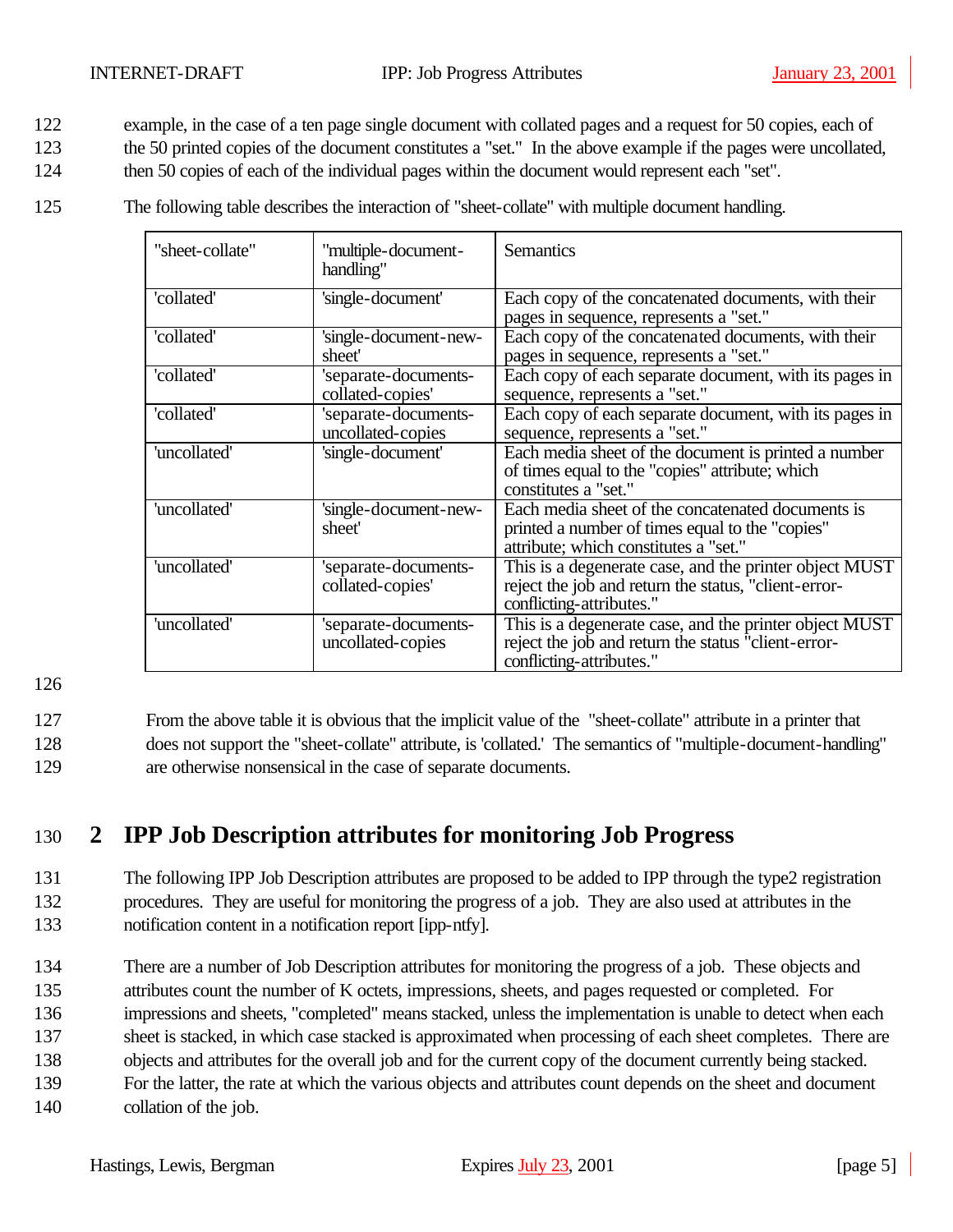| 141 | Consider the following four Job Description attributes that are used to monitor the progress of a job's       |  |
|-----|---------------------------------------------------------------------------------------------------------------|--|
| 142 | impressions:                                                                                                  |  |
| 143 | 1. "job-impressions-completed" - counts the total number of impressions stacked for the job (see [ipp-        |  |
| 144 | modRFC2911] section 4.3.18.2)                                                                                 |  |
| 145 | "impressions-completed-current-copy" - counts the number of impressions stacked for the current<br>2.         |  |
| 146 | document copy                                                                                                 |  |
| 147 | 3. "sheet-completed-copy-number" - identifies the number of the copy for the current document being           |  |
| 148 | stacked where the first copy is 1.                                                                            |  |
| 149 | 4. "sheet-completed-document-number" - identifies the current document within the job that is being           |  |
| 150 | stacked where the first document in a job is 1. NOTE: this attribute SHOULD NOT be implemented                |  |
| 151 | for implementations that only support one document per job.                                                   |  |
| 152 | For each of the three types of job collation, a job with three copies of two documents $(1, 2)$ , where each  |  |
| 153 | document consists of 3 impressions, the four variables have the following values as each sheet is stacked for |  |
| 154 | one-sided printing:                                                                                           |  |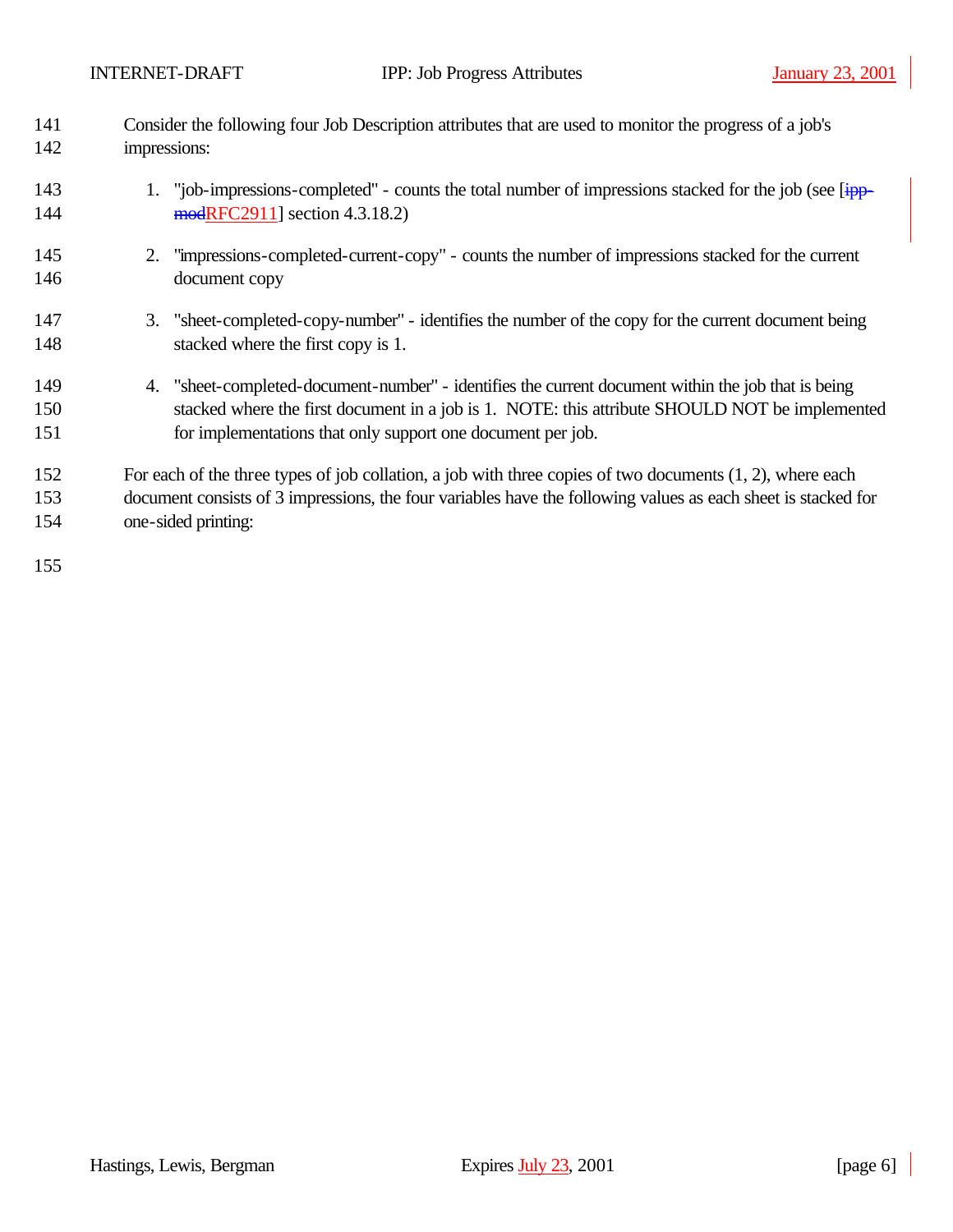## **"job-collation-type" = 'uncollated-sheets(3)'**

#### 

| "job-impressions-<br>completed" | "impressions-completed-<br>current-copy" | "sheet-completed-<br>copy-number" | "sheet-completed-<br>document-number" |
|---------------------------------|------------------------------------------|-----------------------------------|---------------------------------------|
|                                 |                                          | O                                 |                                       |
|                                 |                                          |                                   |                                       |
| 2                               |                                          | 2                                 |                                       |
| 3                               |                                          | 3                                 |                                       |
| 4                               |                                          |                                   |                                       |
| 5                               | 2                                        | 2                                 |                                       |
| 6                               | 2                                        |                                   |                                       |
|                                 | 3                                        |                                   |                                       |
| 8                               |                                          | 2                                 |                                       |
| 9                               |                                          | 3                                 |                                       |
| 10                              |                                          |                                   | 2                                     |
| 11                              |                                          | 2                                 | 2                                     |
| 12                              |                                          | 3                                 | $\overline{2}$                        |
| 13                              | 2                                        | 1                                 | 2                                     |
| 14                              | 2                                        | 2                                 | 2                                     |
| 15                              | 2                                        | 3                                 | 2                                     |
| 16                              | 3                                        | 1                                 | $\overline{2}$                        |
| 17                              |                                          | 2                                 | 2                                     |
| 18                              | 3                                        | 3                                 | $\overline{2}$                        |
|                                 |                                          |                                   |                                       |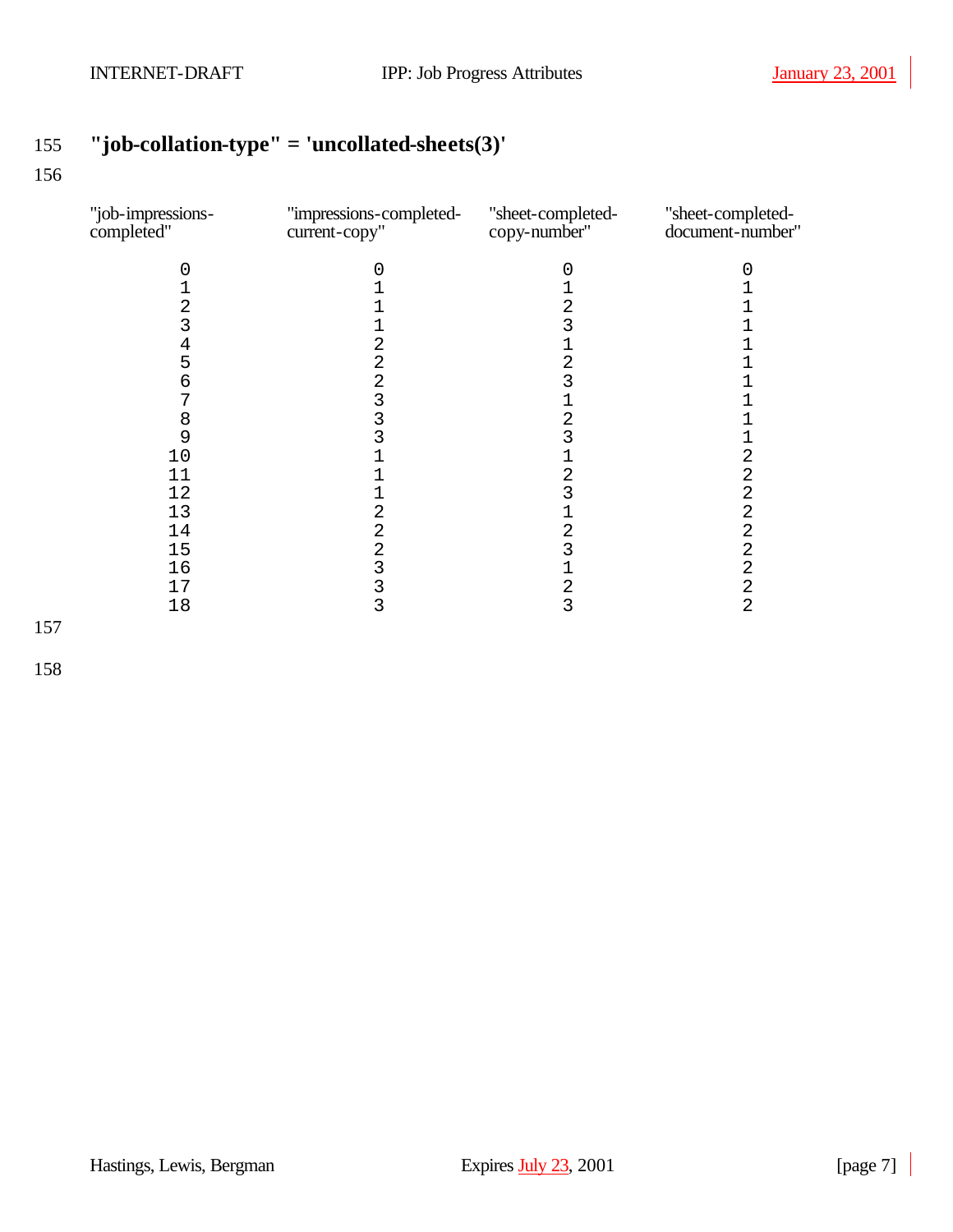## **"job-collation-type" = 'collated-documents(4)'**

| "job-impressions-<br>completed"                                                                                  | "impressions-<br>completed-current-<br>copy"                                                                                | "sheet-<br>completed-copy-<br>number"                                                 | "sheet-completed-<br>document-<br>number"                                                                                                                                                                              |
|------------------------------------------------------------------------------------------------------------------|-----------------------------------------------------------------------------------------------------------------------------|---------------------------------------------------------------------------------------|------------------------------------------------------------------------------------------------------------------------------------------------------------------------------------------------------------------------|
| $\mathbf 0$<br>123456<br>$\overline{7}$<br>$\begin{array}{c} 8 \\ 9 \end{array}$<br>$10$<br>11<br>12<br>13<br>14 | 0<br>1<br>$\overline{2}$<br>3<br>1<br>2<br>3<br>1<br>$\overline{2}$<br>3<br>1<br>$\overline{2}$<br>3<br>1<br>$\overline{c}$ | 0<br>1<br>2<br>$\overline{2}$<br>2<br>2<br>$\overline{a}$<br>$\overline{2}$<br>3<br>3 | 0<br>$\overline{1}$<br>$\mathbf{1}$<br>$\mathbf 1$<br>$\overline{a}$<br>$\overline{a}$<br>$\overline{a}$<br>$\overline{1}$<br>$\overline{1}$<br>1<br>$\frac{2}{2}$<br>$\overline{a}$<br>$\mathbf{1}$<br>$\overline{1}$ |
| 15<br>16<br>17<br>18                                                                                             | $\overline{3}$<br>$\mathbf 1$<br>$\overline{2}$<br>3                                                                        | 3<br>3<br>3<br>3                                                                      | $\mathbf 1$<br>$\overline{a}$<br>$\frac{2}{2}$                                                                                                                                                                         |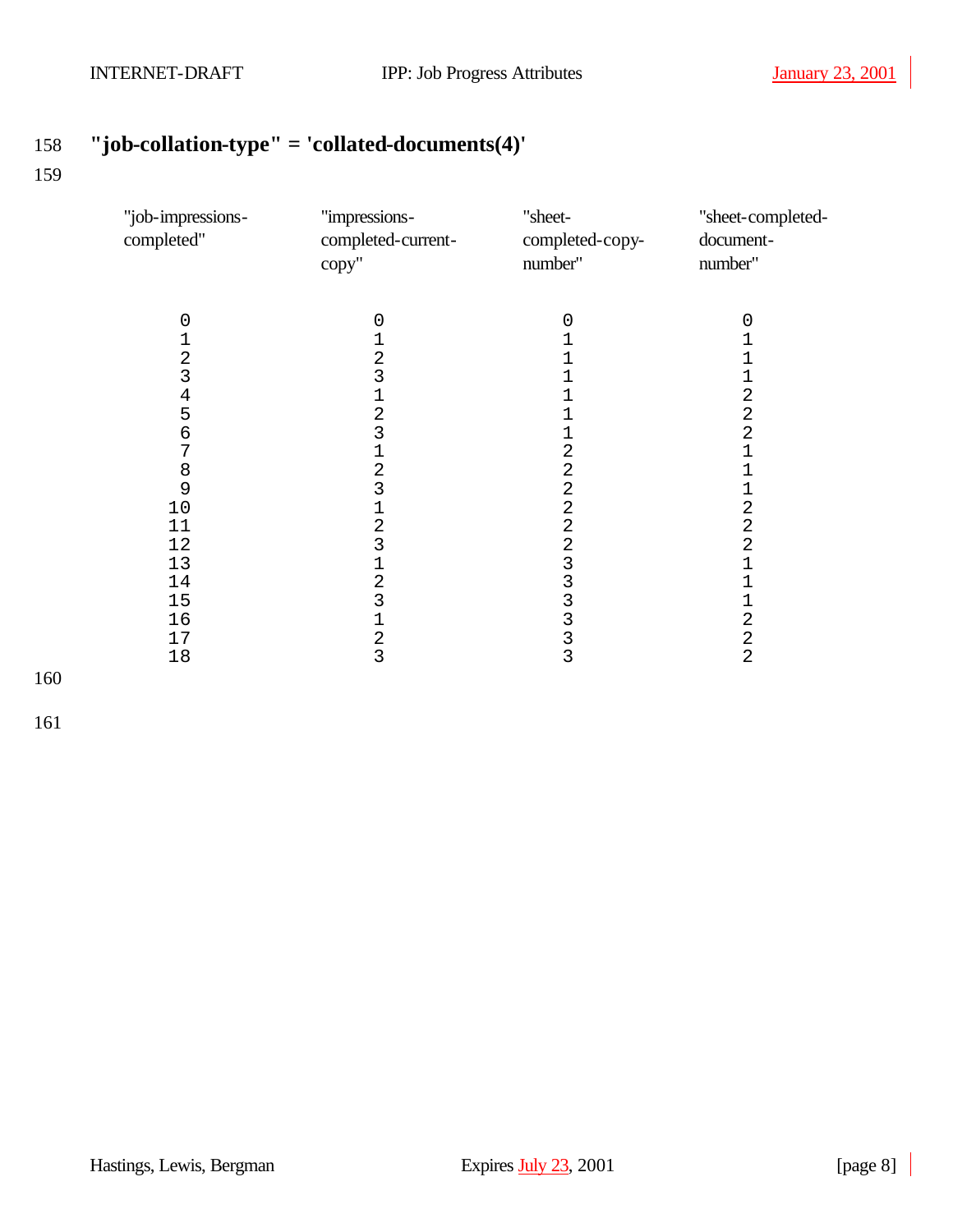| "job-impressions-<br>completed" | "impressions-<br>completed-current-<br>copy" | "sheet-<br>completed-copy-<br>number" | "sheet-completed-<br>document-<br>number" |
|---------------------------------|----------------------------------------------|---------------------------------------|-------------------------------------------|
| $\left( \right)$                | 0                                            | 0                                     | 0                                         |
|                                 |                                              |                                       |                                           |
| 2                               | 2                                            |                                       |                                           |
| 3                               | 3                                            | 1                                     |                                           |
| 4                               | $\mathbf 1$                                  | 2                                     |                                           |
| 5                               | 2                                            | 2                                     |                                           |
| 6                               | 3                                            | $\overline{a}$                        |                                           |
| 7                               | 1                                            | $\frac{3}{3}$                         |                                           |
| 8                               | 2                                            |                                       |                                           |
| 9                               | 3                                            | 3                                     |                                           |
| 10                              | $\mathbf 1$                                  |                                       | 2                                         |
| 11                              | 2                                            |                                       | 2                                         |
| 12                              | 3                                            |                                       | 2                                         |
| 13                              |                                              | 2                                     | $\overline{\mathbf{c}}$                   |
| 14                              | 2                                            | $\overline{2}$                        | $\overline{a}$                            |
| 15                              | 3                                            | 2                                     | $\overline{2}$                            |
| 16                              |                                              | 3                                     | $\overline{c}$                            |
| 17                              | $\overline{2}$                               | 3                                     | $\overline{2}$                            |
| 18                              | 3                                            | 3                                     | 2                                         |

### **"job-collation-type" = 'uncollated-documents(5)'**

#### **2.1 job-collation-type (type2 enum)**

 Job Collation includes sheet collation and document collation. Sheet collation is defined to be the ordering of sheets within a document copy. Document collation is defined to be ordering of document copies within a multi-document job. The value of the "job-collation-type" is affected by the value of the "sheet-collate" Job Template attribute (see section 1.1), if supplied and supported.

- The Standard enum values are:
- '1' 'other': not one of the defined values
- '2' 'unknown': the collation type is unknown
- '3' 'uncollated-sheets': No collation of the sheets within each document copy, i.e., each sheet of a document that is to produce multiple copies is replicated before the next sheet in the document is processed and stacked. If the device has an output bin collator, the 'uncollated-sheets(3)' value may actually produce collated sheets as far as the user is concerned (in the output bins). However, when the job collation is the 'uncollated-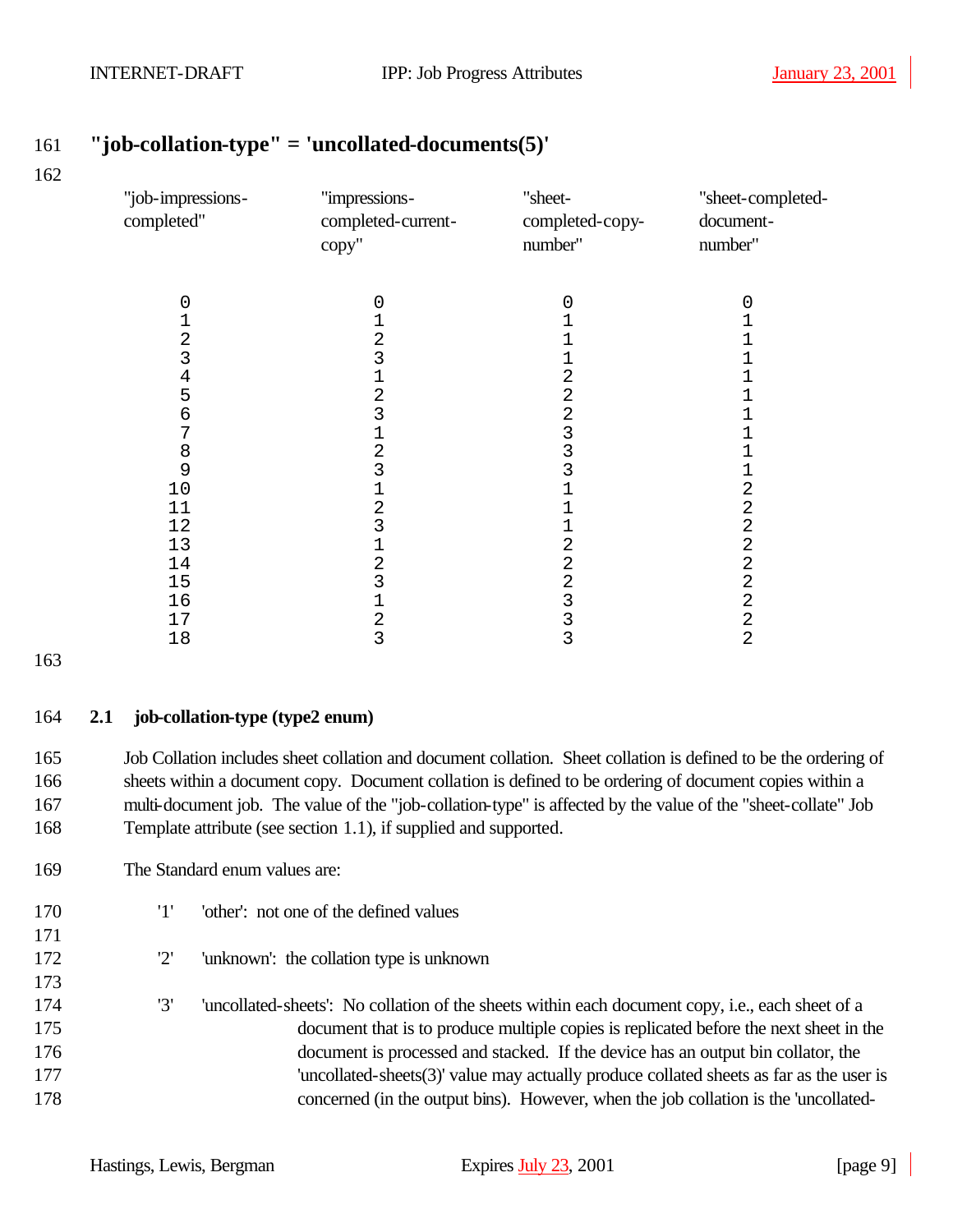| 179<br>180<br>181 |     |     | sheets(3)' value, job progress is indistinguishable to a monitoring application between<br>a device that has an output bin collator and one that does not. |
|-------------------|-----|-----|------------------------------------------------------------------------------------------------------------------------------------------------------------|
| 182               |     | '4' | 'collated-documents': Collation of the sheets within each document copy is performed within the                                                            |
| 183               |     |     | printing device by making multiple passes over either the source or an intermediate                                                                        |
| 184               |     |     | representation of the document. In addition, when there are multiple documents per                                                                         |
| 185               |     |     | job, the i'th copy of each document is stacked before the j'th copy of each document,                                                                      |
| 186               |     |     | i.e., the documents are collated within each job copy. For example, if a job is                                                                            |
| 187               |     |     | submitted with documents, A and B, the job is made available to the end user as: A,                                                                        |
| 188               |     |     | B, A, B, $\frac{1}{1+\epsilon}$ . The 'collated-documents(4)' value corresponds to the IPP [ $\frac{1}{1+\epsilon}$ ].                                     |
| 189               |     |     | modRFC2911] 'separate-documents-collated-copies' keyword value of the                                                                                      |
| 190               |     |     | "multiple-document-handling" attribute.                                                                                                                    |
| 191               |     |     |                                                                                                                                                            |
| 192               |     |     | If the job's "copies" attribute is '1' (or not supplied), then the "job-collation-type"                                                                    |
| 193               |     |     | attribute is defined to be '4'.                                                                                                                            |
|                   |     |     |                                                                                                                                                            |
| 194               |     |     |                                                                                                                                                            |
| 195               |     | '5' | 'uncollated-documents': Collation of the sheets within each document copy is performed within the                                                          |
| 196               |     |     | printing device by making multiple passes over either the source or an intermediate                                                                        |
| 197               |     |     | representation of the document. In addition, when there are multiple documents per                                                                         |
| 198               |     |     | job, all copies of the first document in the job are stacked before the any copied of                                                                      |
| 199               |     |     | the next document in the job, i.e., the documents are uncollated within the job. For                                                                       |
| 200               |     |     | example, if a job is submitted with documents, A and B, the job is mad available to                                                                        |
| 201               |     |     | the end user as: A, A, $\frac{1}{1}$ , B, B, $\frac{1}{1}$ . The 'uncollated-documents(5)' value                                                           |
| 202               |     |     | corresponds to the IPP [ipp-modRFC2911] 'separate-documents-uncollated-copies'                                                                             |
| 203               |     |     | keyword value of the "multiple-document-handling" attribute.                                                                                               |
| 204               | 2.2 |     | sheet-completed-copy-number (integer(0:MAX))                                                                                                               |
| 205               |     |     | The number of the copy being stacked for the current document. This number starts at 0, is set to 1 when the                                               |
| 206               |     |     | first sheet of the first copy for each document is being stacked and is equal to n where n is the nth sheet                                                |
| 207               |     |     | stacked in the current document copy. If the value is unknown, the Printer MUST return the 'unknown' out-                                                  |
| 208               |     |     | of-band value (see $\left[\frac{ipp \mod{RFC2911}}{p} \right]$ section 4.1), rather than the -2 value used in some MIBs [rfc2707].                         |

#### **2.3 sheet-completed-document-number (integer(0:MAX))**

 The ordinal number of the document in the job that is currently being stacked. This number starts at 0, increments to 1 when the first sheet of the first document in the job is being stacked, and is equal to n where n is the nth document in the job, starting with 1. If the value is unknown, the Printer MUST return the 'unknown' 213 out-of-band value (see [ipp-modRFC2911] section 4.1), rather than the -2 value used in some MIBs [rfc2707].

Implementations that only support one document jobs SHOULD NOT implement this attribute.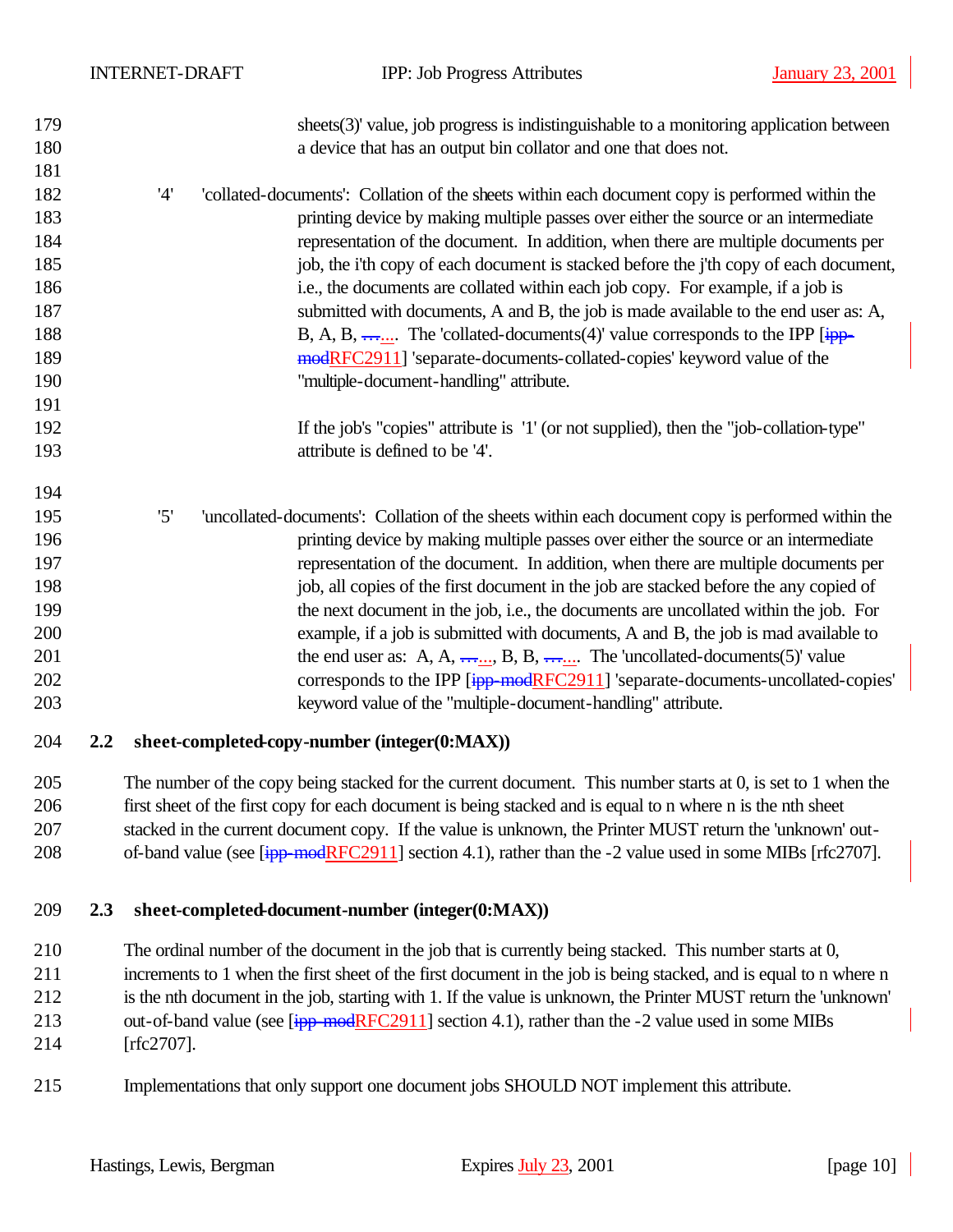#### **2.4 impressions-completed-current-copy (integer(0:MAX))**

The number of impressions completed by the device for the current copy of the current document so far. For

printing, the impressions completed includes interpreting, marking, and stacking the output. For other types of

- job services, the number of impressions completed includes the number of impressions processed. If the value
- 220 is unknown, the Printer MUST return the 'unknown' out-of-band value (see [ipp-modRFC2911] section 4.1),
- 221 rather than the -2 value used in some MIBs [rfc2707].
- This value SHALL be reset to 0 for each document in the job and for each document copy.

### **3 Conformance Requirements**

 This section summarizes the Conformance Requirements detailed in the definitions in this document. In general each of the attributes defined in this document are OPTIONAL for a Printer to support, so that Printer implementers MAY implement any combination of attributes.

### **4 IANA Considerations**

228 IANA will be called on to register the attributes defined in this document, using the procedures outlined in *Fipp-mod-*. This section contains the exact information for IANA to add to the IPP Registries according to the procedures defined in RFC 2911 [RFC2911] section 6.

 *Note to RFC Editors: Replace RFC NNNN below with the RFC number for this document, so that it accurately reflects the content of the information for the IANA Registry.*

#### **4.1 Attribute Registrations**

- The attributes defined in this document will be published by IANA according to the procedures in RFC 2911 [RFC2911] section 6.2 with the following path:
- ftp.isi.edu/iana/assignments/ipp/attributes/
- The registry entry will contain the following information:

| 238 | Job Template attributes:                                 | Ref.     | Section: |
|-----|----------------------------------------------------------|----------|----------|
| 239 | sheet-collate (type2 keyword)                            | RFC NNNN | 1.1      |
| 240 |                                                          |          |          |
| 241 | Job Description attributes:                              | Ref.     | Section: |
| 242 | job-collation-type (type2 enum)                          | RFC NNNN | 2.1      |
| 243 | sheet-completed-copy-number (integer(0:MAX)) RFC NNNN    |          | 2.2      |
| 244 | sheet-completed-document-number (integer(0:MAX))RFC NNNN |          | 2.3      |
| 245 | impressions-completed-current-copy (integer(0:MAX))      |          |          |
| 246 |                                                          | RFC NNNN | 2.4      |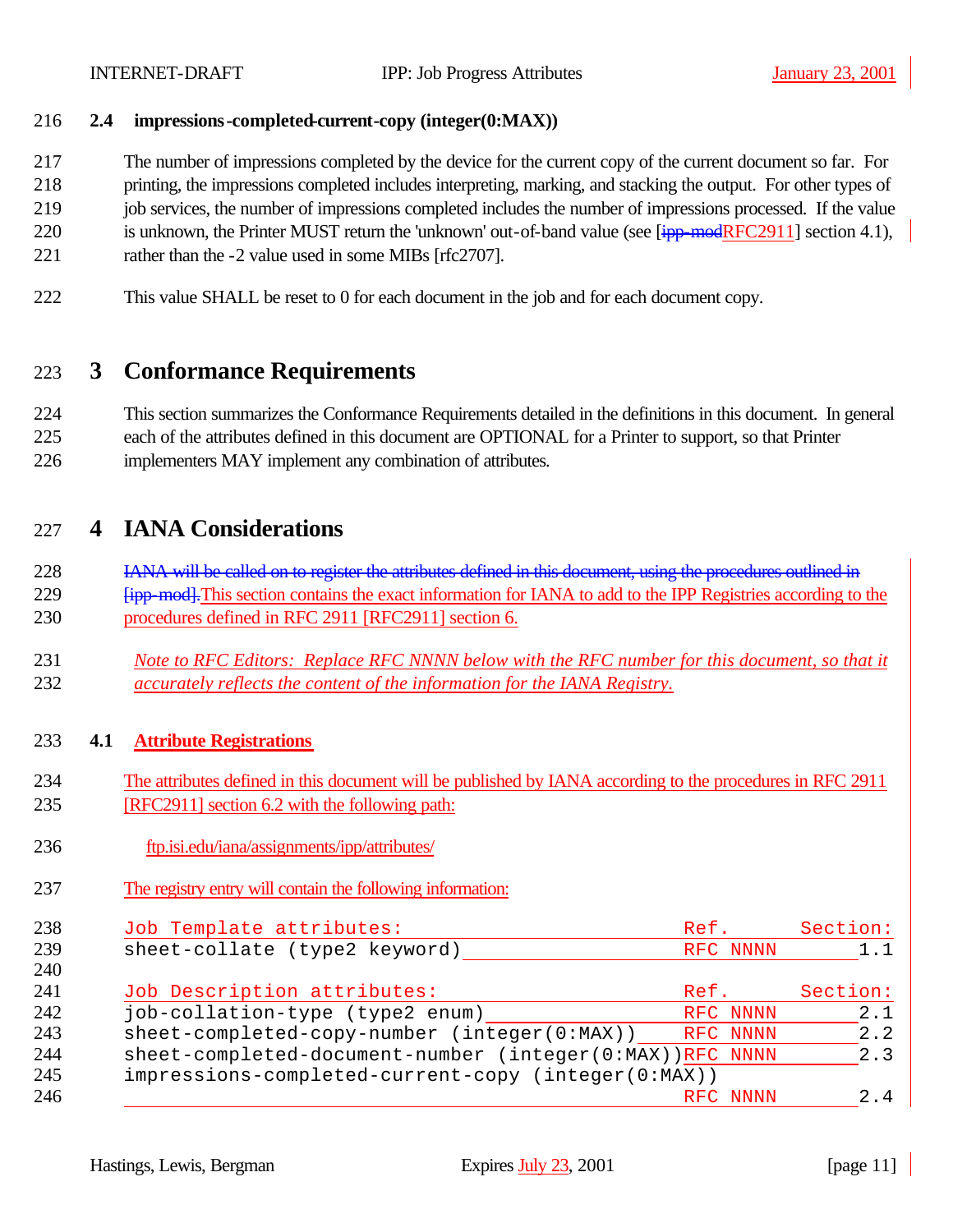### **5 Internationalization Considerations**

 The IPP extensions defined in this document require the same internationalization considerations as any of the 250 Job Template and Job Descriptions attributes defined in IPP/1.1 [ipp-modRFC2911].

### **6 Security Considerations**

 The IPP extensions defined in this document require the same security considerations as any of the Job 253 Template attributes and Job Descriptions attributes defined in IPP/1.1 [ipp-modRFC2911].

#### **7 References**

- [ipp-iig]
- Hastings, T., Manros, C., "Internet Printing Protocol/1.1: draft-ietf-ipp-implementers-guide-v11-01.txt, work in progress, May 9, 2000.
- $[*ipp-mod*]$
- **deBry, R., , Hastings, T., Herriot, R., Isaacson, S., Powell, P., "Internet Printing Protocol/1.1: Model and** 260 Semantics", <draft-ietf-ipp-model-v11-07.txt>, work in progress, May 22, 2000.
- [ipp-ntfy]
- Isaacson, S., Martin, J., deBry, R., Hastings, T., Shepherd, M., Bergman, R., " IPP Event Notification Specification", <draft-ietf-ipp-not-spec-04.txt>, work in progress, August 30, 2000.
- $\frac{[ipp-pro]}{[ipq]}$
- **Herriot, R., Butler, S., Moore, P., Tuner, R., "Internet Printing Protocol/1.1: Encoding and Transport",** draft-ietf-ipp-protocol-v11-06.txt, May 30, 2000.
- [RFC2565]
- Herriot, R., Butler, S., Moore, P., Tuner, R., "Internet Printing Protocol/1.0: Encoding and Transport", RFC 2565, April 1999.
- [RFC2566]
- deBry, R., , Hastings, T., Herriot, R., Isaacson, S., Powell, P., "Internet Printing Protocol/1.0: Model and Semantics", RFC 2566, April 1999.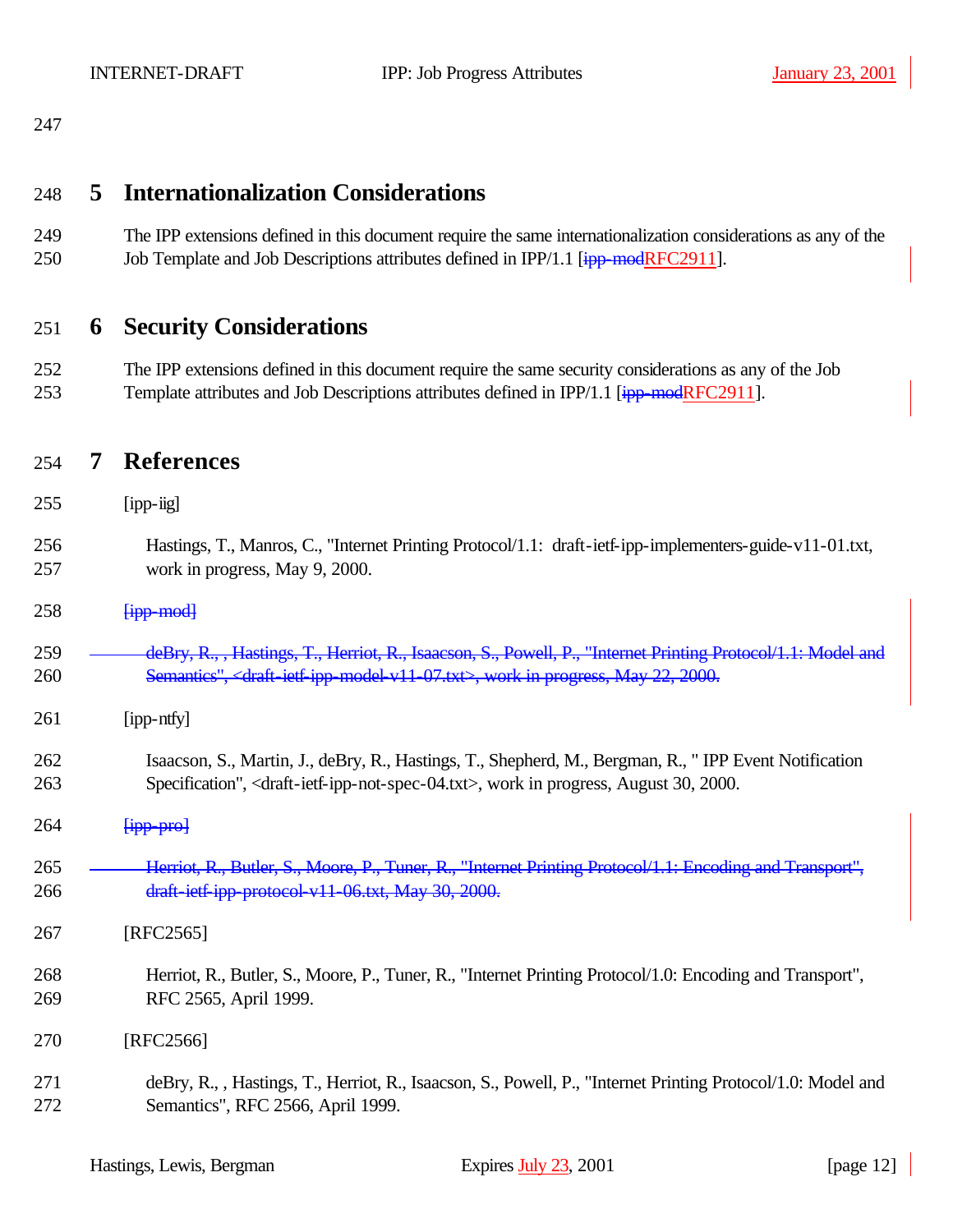| 273        | [RFC2567]                                                                                                                     |
|------------|-------------------------------------------------------------------------------------------------------------------------------|
| 274        | Wright, D., "Design Goals for an Internet Printing Protocol", RFC 2567, April 1999.                                           |
| 275        | [RFC2568]                                                                                                                     |
| 276<br>277 | Zilles, S., "Rationale for the Structure and Model and Protocol for the Internet Printing Protocol", RFC<br>2568, April 1999. |
| 278        | [RFC2569]                                                                                                                     |
| 279<br>280 | Herriot, R., Hastings, T., Jacobs, N., Martin, J., "Mapping between LPD and IPP Protocols", RFC 2569,<br>April 1999.          |
| 281        | [RFC2707]                                                                                                                     |
| 282<br>283 | Bergman, R., Hastings, T., Isaacson, S., Lewis, H. "PWG Job Monitoring MIB - V1", RFC 2707,<br>November, 1999.                |
| 284        | [RFC2910]                                                                                                                     |
| 285        | Herriot, R., Butler, S., Moore, P., Tuner, R., "Internet Printing Protocol/1.1: Encoding and Transport",                      |
| 286        | RFC 2910, September, 2000.                                                                                                    |
| 287        | [RFC2911]                                                                                                                     |
| 288        | deBry, R., , Hastings, T., Herriot, R., Isaacson, S., Powell, P., "Internet Printing Protocol/1.1: Model and                  |
| 289        | Semantics", RFC 2911, September, 2000.                                                                                        |

## **8 Author's Addresses**

| 291 |                                    |
|-----|------------------------------------|
| 292 | Tom Hastings                       |
| 293 | <b>Xerox Corporation</b>           |
| 294 | 737 Hawaii St. ESAE 231            |
| 295 | El Segundo, CA 90245               |
| 296 | Phone: 310-333-6413                |
| 297 | Fax: 310-333-5514                  |
| 298 | e-mail: hastings@cp10.es.xerox.com |
| 299 |                                    |
| 300 |                                    |
| 301 | Harry Lewis                        |
| 302 | <b>IBM</b>                         |
| 303 | P.O. Box 1900                      |
|     |                                    |